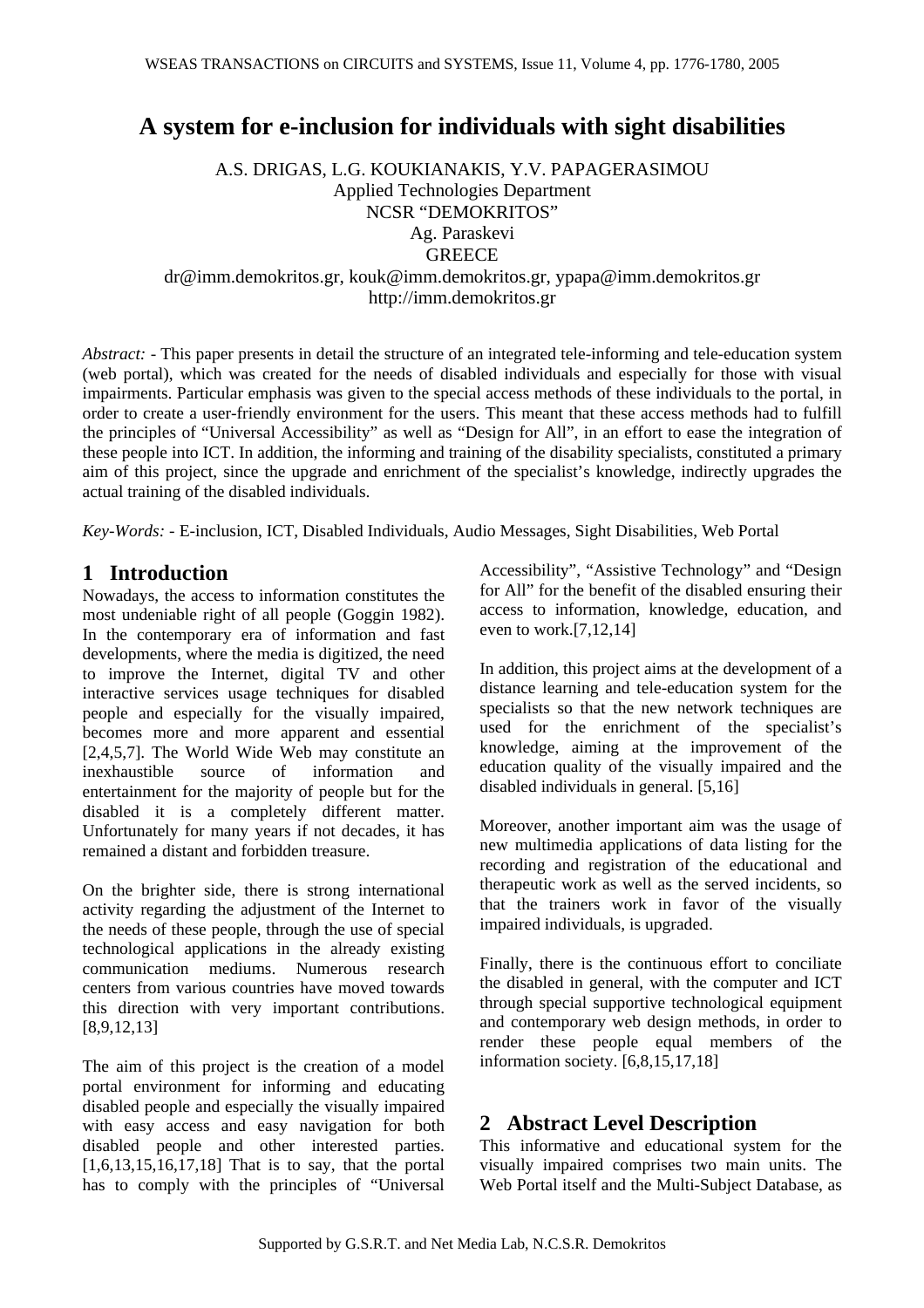it can be seen in the following Fig.1 and are analyzed separately next:



### Fig.1: Abstract Level System Analysis

### **2.1 The Web Portal**

A web information portal for the disabled individuals, with access possibilities by blind individuals and individuals with severe sight problems, was created. This specific portal is the first such portal in Greece for disabled people that uses alternative access methods so that the disabled individual has the possibility of easy access to the Internet and hence, to information.

The portal includes technological as well as general information about the disabled individuals and it is based on the multiple access menus, which will be determined according to the disability of each individual. This way the portal fulfils the principles of "Design for All" and "Universal Accessibility", which were mentioned earlier. The access methods include audio navigation, the possibility of enlarging the text for easier reading and finally, access that is based on a common menu and is addressed to normal citizens, the trainers and the families of the visually impaired individuals.

#### **2.2 The Multi-Subject Database**

A multi-subject database to be used by the trainers of the visually impaired individuals was created, aiming at the scientific evaluation of the quality of the services that are provided to disabled individuals. This database constitutes a source of information as well as a database for the trainers of a certain disability centre, which refers to the history and the progress of the special education of the visually impaired individuals. In particular, all the information that regards these people as well as the centres events are inserted into the database. In addition, the therapeutic and educational work of the employees of the centre is inserted into the database

as well as the corresponding profile of the served population.

## **3 System Analysis**

This section presents the actual Web Portal by dividing it into the Index page and the Main page. The main page is then subdivided into its two menus which will be analyzed in detail as follows:

#### **3.1 Unit 1 Analysis**

The portals index page guides the user as to the special tools that the user will need in order to use the portals services. These are the Macromedia Flash Player and Real Player [10], which can be downloaded for free from the correspondent links on the index page. After this task, the user may enter the main page of the portal, by simply clicking on the link Enter, as it can be seen in the following  $Fig.2$ :



Fig.2: The Index Portal Page

#### **3.2 Unit 2 Analysis**

Once the user has entered the main page which is depicted in the following Fig.3, the audio message can be heard and the moving image can be seen. This confirms the correct installation of the aforementioned Macromedia Flash Player and Real Player tools.

The main page of the portal includes the portal information access menu. By choosing one of the two access menus, namely, Common Menu and Audio Navigation Menu the corresponding page structure will appear. For the visually impaired individual there is an audio message that welcomes and instigates the user to press one of the 1,2 keys in order to be navigated to one of the two aforementioned menus: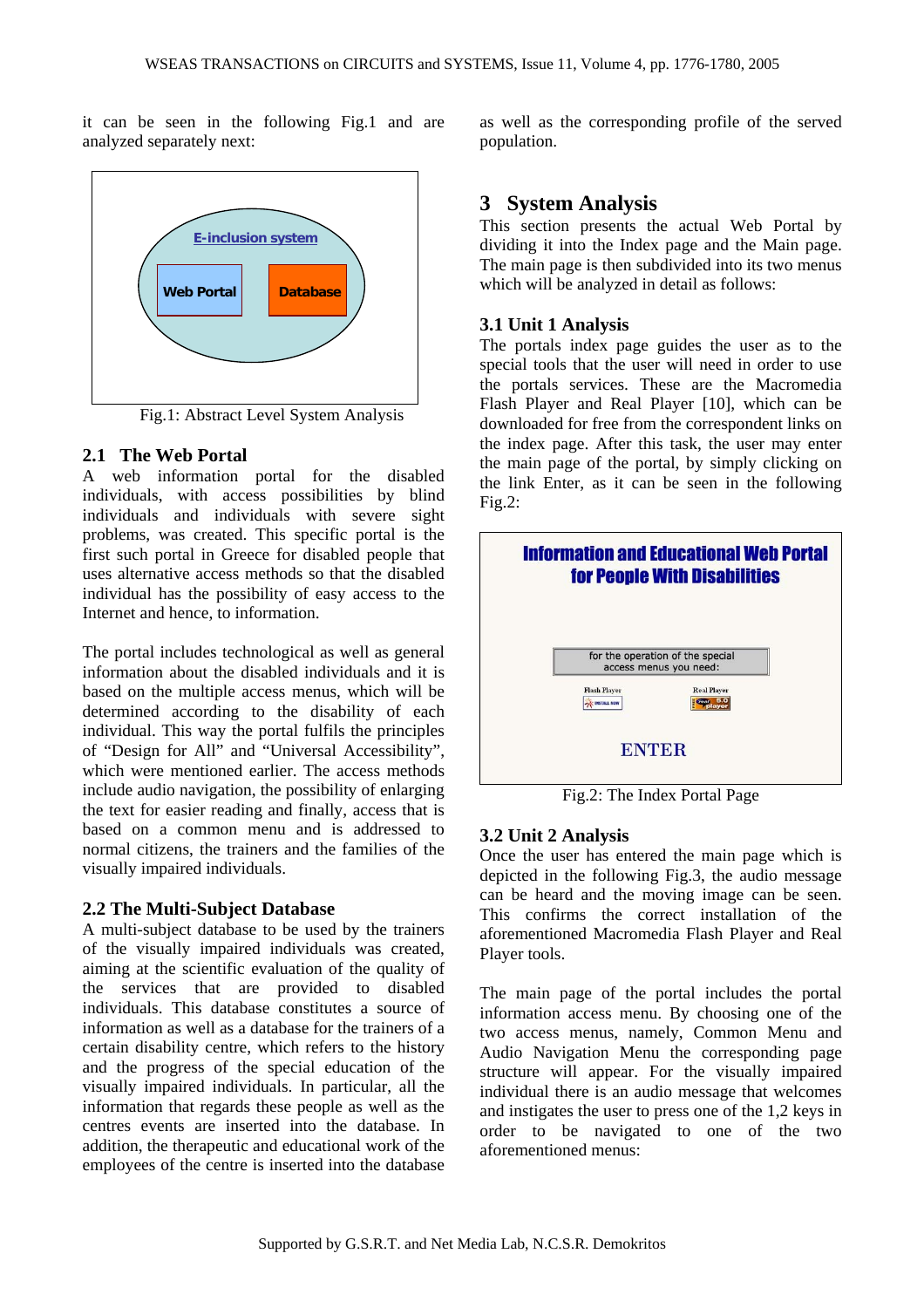

Fig.3: The Main Portal Page

### **3.2.1. Common Menu**

In this menu, the non-disabled interested individuals may navigate through the information of the portal through columns of links as happens in a normal portal. In addition though, through the installation of a special Flash Player plug-in, which is provided free of charge on the Internet, the user may enlarge both the graphics and the text [3]. The enlargement process, which is given sonically by navigating the user to the corresponding menu, is realized by right clicking the mouse and choosing zoom in. For further enlargement one chooses zoom in again, while for returning to the initial font size the user chooses zoom out. This menu's possibility is due to the special design of the web pages using the Macromedia Flash 5 tool.

As it can be seen in the following Fig.4, there are four units in this page namely, Technology, Information, Organizations and Multimedia.

|                          | <b>Informan</b><br>ation |                                    |                                      |
|--------------------------|--------------------------|------------------------------------|--------------------------------------|
| <b>Technology</b>        | <b>Information</b>       | Organizations                      | <b>Multimedia</b>                    |
| <b>Braille Terminals</b> | Bibliography             | Epikoinonia                        | Video                                |
| Supportive Tools         | Magazines                | Ammimoni                           | Video on Demand                      |
| Screen Readers           | Hellenic Links           | $\blacktriangleright$ Institutions | Audio Books                          |
| Special Browsers         | Foreign Links            | $\blacktriangleright$ Schools      | Music Links                          |
|                          | Medical Guide            |                                    | $\blacktriangleright$ Teleconference |
|                          |                          |                                    | DataBase                             |
|                          |                          |                                    |                                      |

The unit "Technology" contains information about technological supportive tools for individuals with visual and mobility impairments. Each of the four

links namely "Braille Terminals", "Supportive Tools", "Screen Readers" and "Special Browsers" loads a page containing a list of links of the most important technological supportive tools available, mainly in Greece.

The unit "Information" contains information that interests disabled people. There are four links namely "Bibliography", "Magazines", "Greek and Foreign Links" and "Medical Guide", which load pages containing books on disabled people according to the disability, magazines and links to Hellenic libraries where these magazines can be found, hyperlinks of the most important Hellenic and foreign sites that engage in disabilities issues and finally information about injuries and causes of child eyesight loss.

The unit "Organizations" contains information about all the institutions and organizations related with disabilities in Greece and especially those which were implicated in this project.

Finally, the unit "Multimedia" contains educational and recreational material for both the disabled people as well as their trainers. More analytically there are six links, which perform the following tasks:

The link "Video" opens a page which contains various digital videos of educational activities taking place at disability centers according to the thematic of the activity as well as links to these videos.

The link "Video on Demand" opens a page with the Video on Demand service using the IP-TV Viewer 3.0 and the links to the corresponding videos.

The link "Audio Books" opens a page containing ten excerpts from Audio books provided by the Pan-Hellenic Blind Association that are available in Real Audio.

The link "Music Links" opens a page containing Hellenic and foreign links to radio stations on the Internet and also to music web sites.

The link "Tele-Conference" opens a page which provides the necessary guidelines and the necessary links for the attainment of tele-conference.

Finally, the link "Database" opens a page with the database for the trainers, which was created in the framework of this project.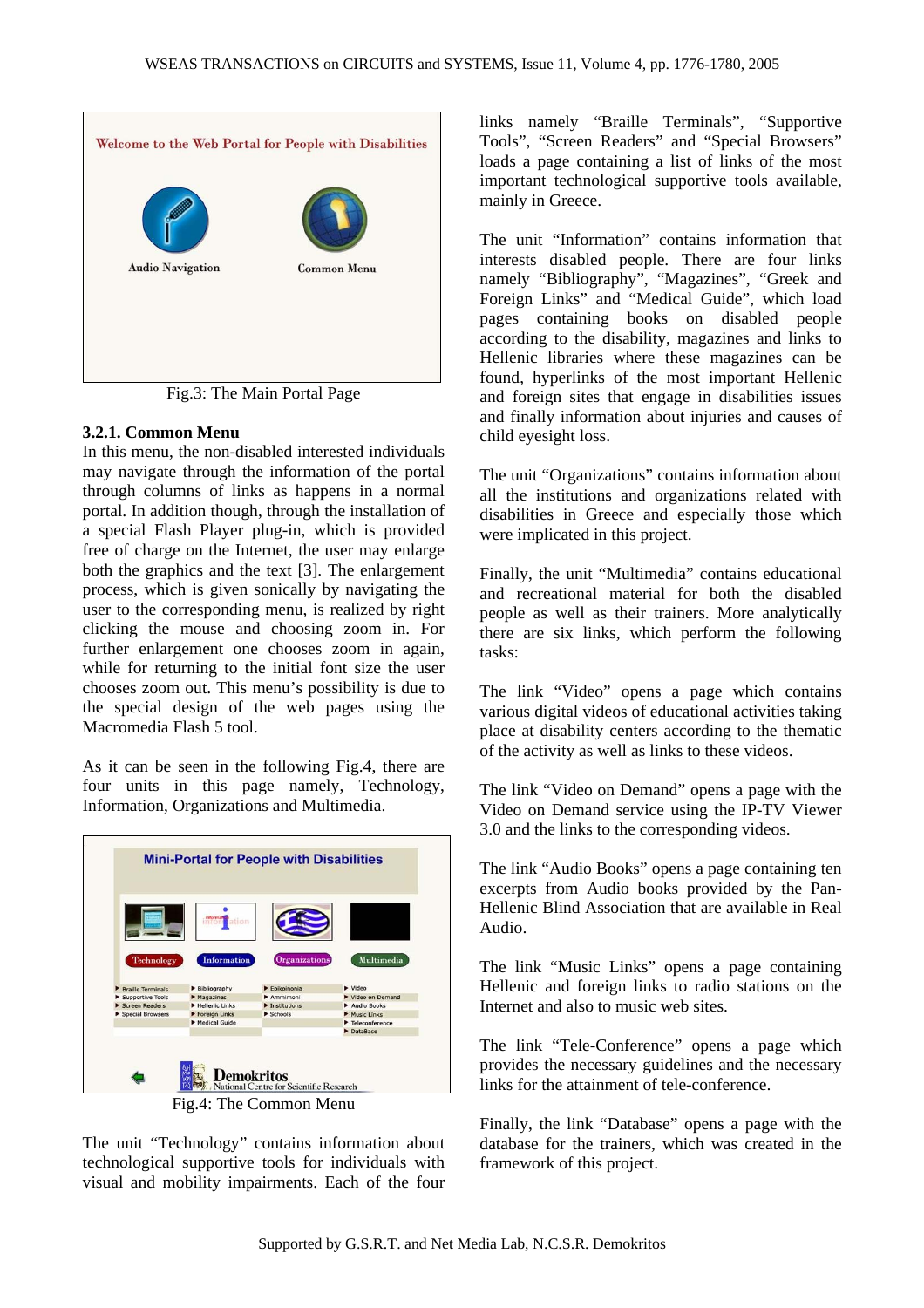### **3.2.2 Audio Navigation for the Visually Impaired**

Here, the visually impaired individual is navigated through audio messages (Real Audio) to audio information only. This means that the installation of the Real Player tool is essential for the navigation of the visually impaired user. The navigation through the pages is realized by pressing the keys according to the instigation of the corresponding audio message. The keys that are used are "enter" to return to the root menu page, "space" for returning to previous pages and the numerical ones "1-9" for the navigation through the pages, as it can be seen in the following Fig.5.

| You Are In The Audio Navigation Menu                                                           |
|------------------------------------------------------------------------------------------------|
| If you Wish to Return<br>to the Main Page With the Access Menu<br>PRESS SPACE                  |
| If you Wish to get Informed on Technologies<br>for People With Disabilities<br><b>PRESS 1</b>  |
| <b>For General Information PRESS 2</b>                                                         |
| If you Wish to get Informed on Organizations<br>for People With Disabilities<br><b>PRESS 3</b> |
| For Audio Books PRESS 4                                                                        |
| Fig.5: The Audio Navigation Menu                                                               |

Once the web page is loaded, an audio welcome and navigation message is heard, for the visually impaired individual. The activation of the keys was realized with JavaScript, while the audio navigation was realized with the generation of real audio messages and their incorporation in a page through the special Real Player plug-in.

The thematic units are exactly the same as the ones in the common menu except for the multimedia ones (video, video on demand, video conference and music links) for the obvious reason that they cannot be used by the visually impaired. The only multimedia unit that is present is the audio books.

# **4 Conclusion**

Having experienced concepts such as teleconference, e-mail listing, newsgroups, IRC rooms, computer assisted instruction and e-commerce, which undoubtedly justify the Internet definition as an "Information and Communication Society", one easily wonders if this world is equally open and friendly to disabled individuals.

The answer is absolutely positive. The technological evolution in the digital technology and networks area nowadays may provide the unique opportunity to disabled individuals to participate actively in the Internet and its multiple services. At a low cost these people have the unique opportunity to communicate with the Internet community worldwide as well as with other disabled individuals rendering their disability "invisible". This way they ensure their access to information, knowledge, education, participation in social activities and in many cases even to work under equal conditions.

However, it is necessary to mention that the Internet is merely a tool which can only reduce but under no circumstances eliminate the problems and this is the context in which it should be used.

The main aim of this project was to develop a special informative and educational system on the Internet that is adjusted to the needs of a visually impaired individual as well as the needs of the specialist-trainer. It was essential to simplify as much as possible the issues that surround universal ICT access, so that the disability is never seen as a barrier. The need to integrate these people in the main stream of life is ubiquitous and long overdue. Proceeding matters under the context and the belief that disabled people are not really disabled but "differentially able"[11], this project steadily started becoming a new reality especially for the Hellenic people.

It is true that disabled people in general possess talents, which others do not and only have to be exploited in order to surface. The difficulties and parameters that had to be taken into account were numerous and complex. The integration of these people into the society as full and equal members through ICT requires time and effort, which in return will yield the security and satisfaction that the disabled people are no longer considered second class citizens of our world.

*References:* 

- [1] Karen Nakamura, Creating Accessible HTML (http://www.deaflibrary.org/accessibility.html)
- [2] Stanley Debono, Michael Micallef, Foundation for Information Technology Accessibility, 2004
- [3] Best Practices for Accessible Flash Design http://www.macromedia.com/resources/accessi bility